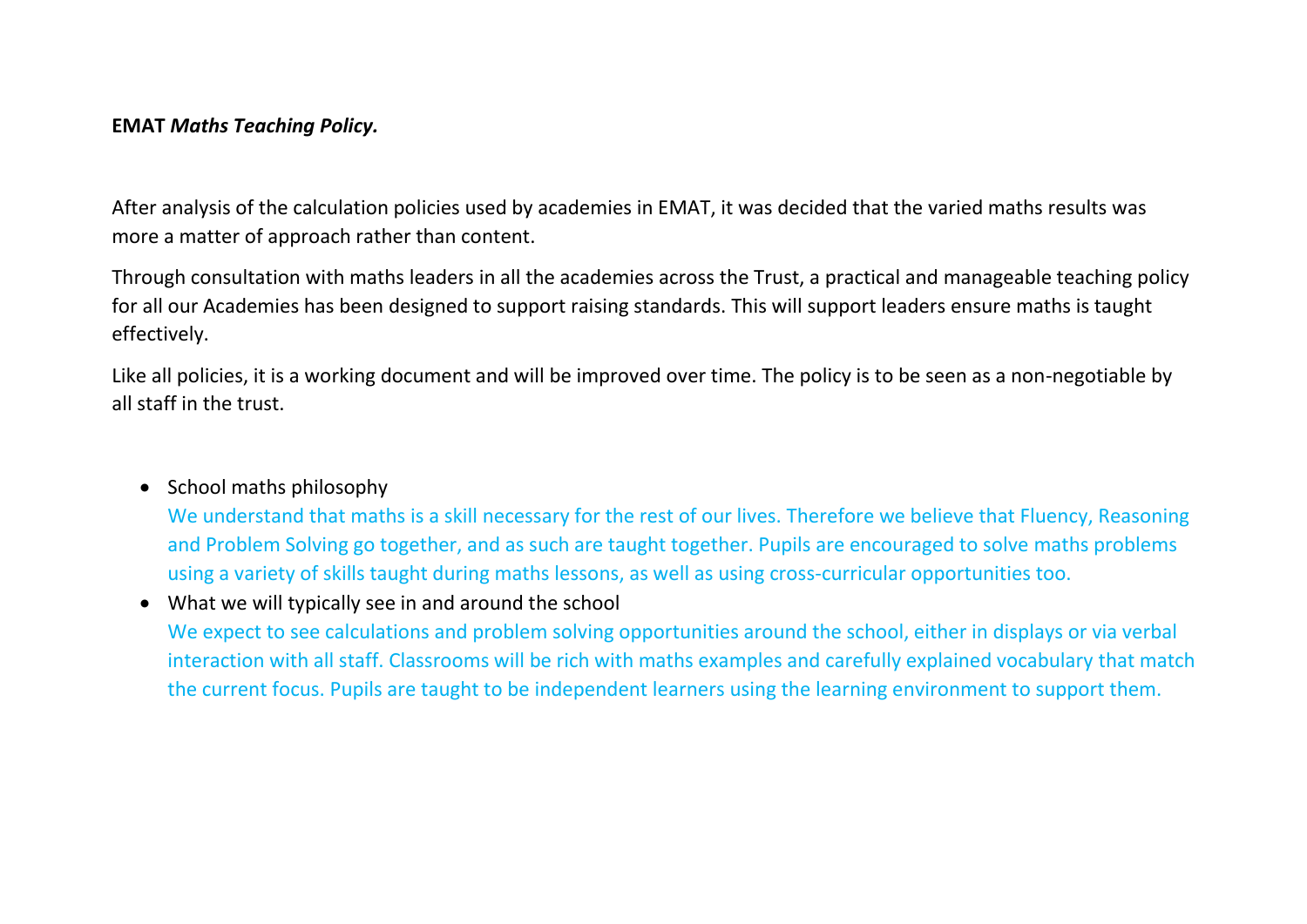• How do we track progress and attainment?

We use a variety of assessment systems; for instance: Pixl, Pupil Asset, PITA, Development Matters. These will *support*, **not** replace, teacher assessment. Formative assessment is used to guide teaching focus; summative assessment is used to track progress and attainment over time.

• Use of intervention, Challenge and stretch Carefully identified intervention is used to support and challenge ALL pupils to ensure they achieve their full potential- this includes those pupils working at greater depth.

# *We focus on the following at the 'class level'*

- 1. Positive learning Environment. (working walls, current vocabulary, manipulative equipment (up to, and including year 6), focussed examples, positive learning behaviour)
- 2. Effective questioning. (This is to investigate deeper understanding and misconceptions)
- 3. Feedback. (This can be verbal or written as appropriate. However this is delivered though, it MUST provide clear, focussed and achievable next steps in pupil's learning that can be monitored. In order for this to be successful, pupils need to have sufficient time in order to engage with these next steps)
- 4. Depth of understanding, not speed of coverage. (Making sure pupils really understand a concept, not just follow a sequence or algorithm)
- 5. Differentiation/challenge for all. (Stretch ALL pupils from their starting point)
- 6. Accurate and effective assessment. (Forensic analysis of strengths and weaknesses, so that we can plan next steps)
- 7. Carefully identified Intervention. (led by trained support staff and teachers)
- 8. Planning to include elements required to teach effective lessons allowing *ALL* pupils to access the learning. (The gold standard= vocabulary, progress for all, reason/ problem solving, misconceptions, conceptual understanding)

## *Peter Howard. July 2018.*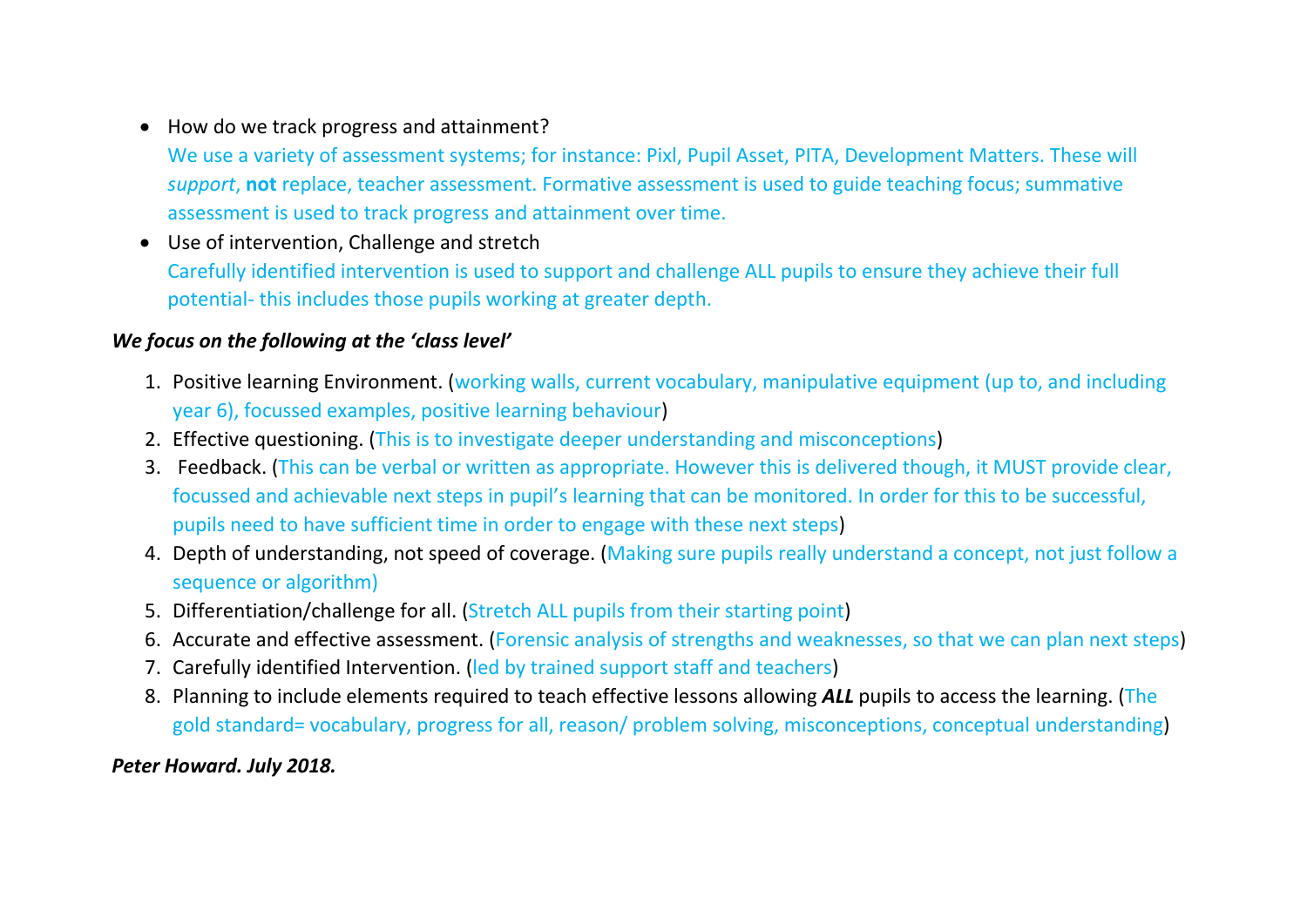# *Key NUMBER Skills by Year Group.*

-

| End of          | End of Year 1     | End of Year 2  | End of Year 3    | End of Year 4    | End of Year 5    | End of Year 6   |
|-----------------|-------------------|----------------|------------------|------------------|------------------|-----------------|
| reception       |                   |                |                  |                  |                  |                 |
| Count in unison | Count in          | Count in steps | Count in tenths. | Count over       | Order decimals   | Order           |
| to 100          | multiples of 2's, | of 2, 3 and 5  |                  | boundaries       | with up to 3d.p. | fractions       |
|                 | $5's$ and $10's$  | from 0.        |                  | (backwards and   |                  | including those |
|                 |                   |                |                  | forwards)        |                  | greater than 1. |
|                 |                   |                |                  | TO               |                  |                 |
|                 |                   |                |                  | <b>HTO</b>       |                  |                 |
|                 |                   |                |                  | <b>ThHTO</b>     |                  |                 |
|                 |                   |                |                  | Decimals         |                  |                 |
| Write 0 to 10   | Recognise         |                |                  | Count            |                  |                 |
| correctly       | numbers to 100    |                |                  | backwards        |                  |                 |
|                 | (read and         |                |                  | through zero     |                  |                 |
|                 | write)            |                |                  | into negative    |                  |                 |
|                 |                   |                |                  | numbers.         |                  |                 |
|                 |                   |                |                  | Round a number   |                  |                 |
|                 |                   |                |                  | to the nearest   |                  |                 |
|                 |                   |                |                  | 10, 100 or 1000. |                  |                 |
|                 |                   |                |                  | Round decimals   |                  |                 |
|                 |                   |                |                  | $(2d.p.)$ to the |                  |                 |
|                 |                   |                |                  | nearest whole    |                  |                 |
|                 |                   |                |                  | number.          |                  |                 |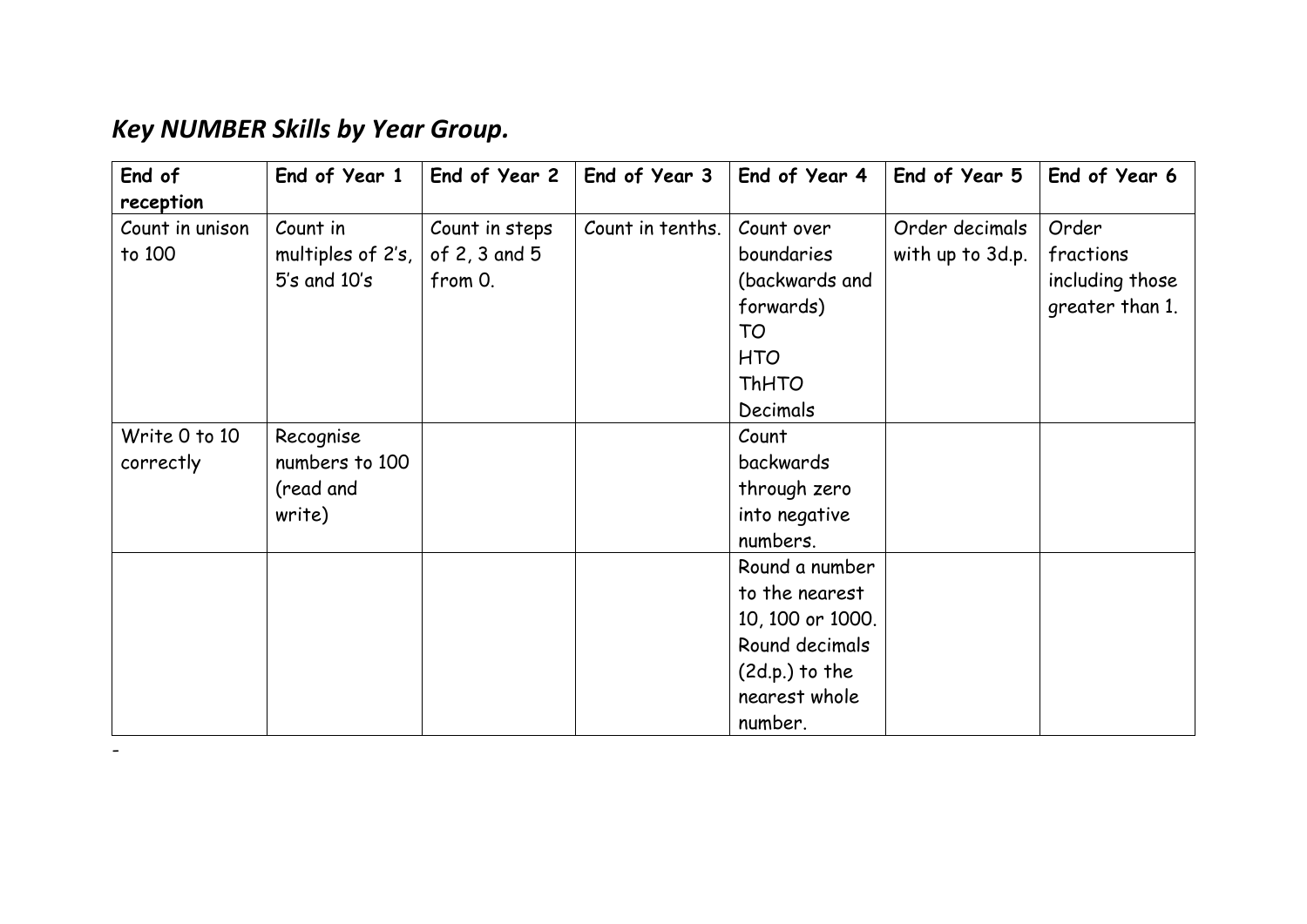| Understand     | Recognise and         | Add TO to TO     | HTO+TO          |                  | Add decimals     | Select which    |
|----------------|-----------------------|------------------|-----------------|------------------|------------------|-----------------|
| addition and   | understand the        | by partitioning. | mentally        |                  | mentally         | method to use   |
| subtraction in | symbols $+$ , $-$ and |                  | HTO-HTO         |                  |                  | to solve a      |
| practical      |                       |                  | written         |                  |                  | calculation     |
| situations     |                       |                  |                 |                  |                  | (mental,        |
|                |                       |                  |                 |                  |                  | jotting,        |
|                |                       |                  |                 |                  |                  | written) and    |
|                |                       |                  |                 |                  |                  | justify choice  |
| Know that a    | Recall number         |                  |                 |                  | Mental addition  | Multiply by     |
| number         | bonds to 10 and       |                  |                 |                  | by adding        | 19/21/49/51 by  |
| represents a   | 20                    |                  |                 |                  | multiples of 10  | association and |
| given amount   |                       |                  |                 |                  | then correcting  | rounding then   |
|                |                       |                  |                 |                  |                  | correcting      |
|                | Understand            |                  |                 |                  | Use and apply    |                 |
|                | place value of        |                  |                 |                  | addition and     |                 |
|                | tens and units        |                  |                 |                  | subtraction      |                 |
|                |                       |                  |                 |                  |                  |                 |
|                |                       |                  |                 |                  | skills to £ and  |                 |
|                |                       |                  |                 |                  |                  |                 |
|                |                       | Recall and use   | Recall the 3, 4 | Recall, at       | Apply times      | Apply times     |
|                |                       | multiplication   | and 8 times     | speed, all times | tables to        | tables to       |
|                |                       | and division     | tables at speed | tables up to     | multiples of 10, | decimals        |
|                |                       | facts for the    |                 | $12\times12$ and | 100 etc          |                 |
|                |                       | 2,5 and 10       |                 | associated       |                  |                 |
|                |                       | multiplication   |                 | division facts   |                  |                 |
|                |                       | tables.          |                 |                  |                  |                 |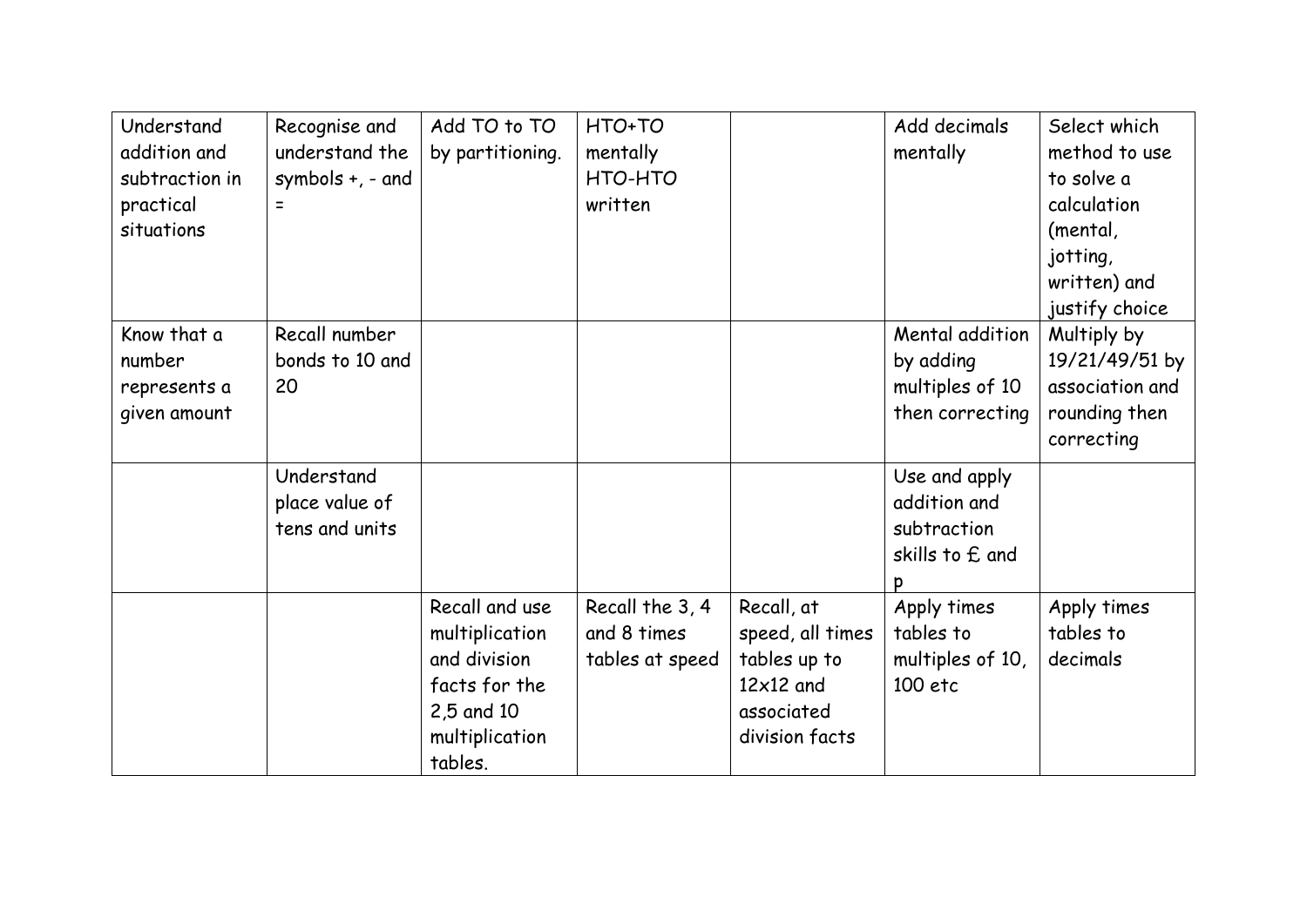|  |  | Know factors<br>and factor | Prime numbers<br>to 20. |  |
|--|--|----------------------------|-------------------------|--|
|  |  | pairs                      | Know square             |  |
|  |  |                            | and cube                |  |
|  |  |                            | numbers.                |  |
|  |  |                            | Common                  |  |
|  |  |                            | factors,                |  |
|  |  |                            | common                  |  |
|  |  |                            | multiples, prime        |  |
|  |  |                            | factors and             |  |
|  |  |                            | composite               |  |
|  |  |                            | numbers.                |  |